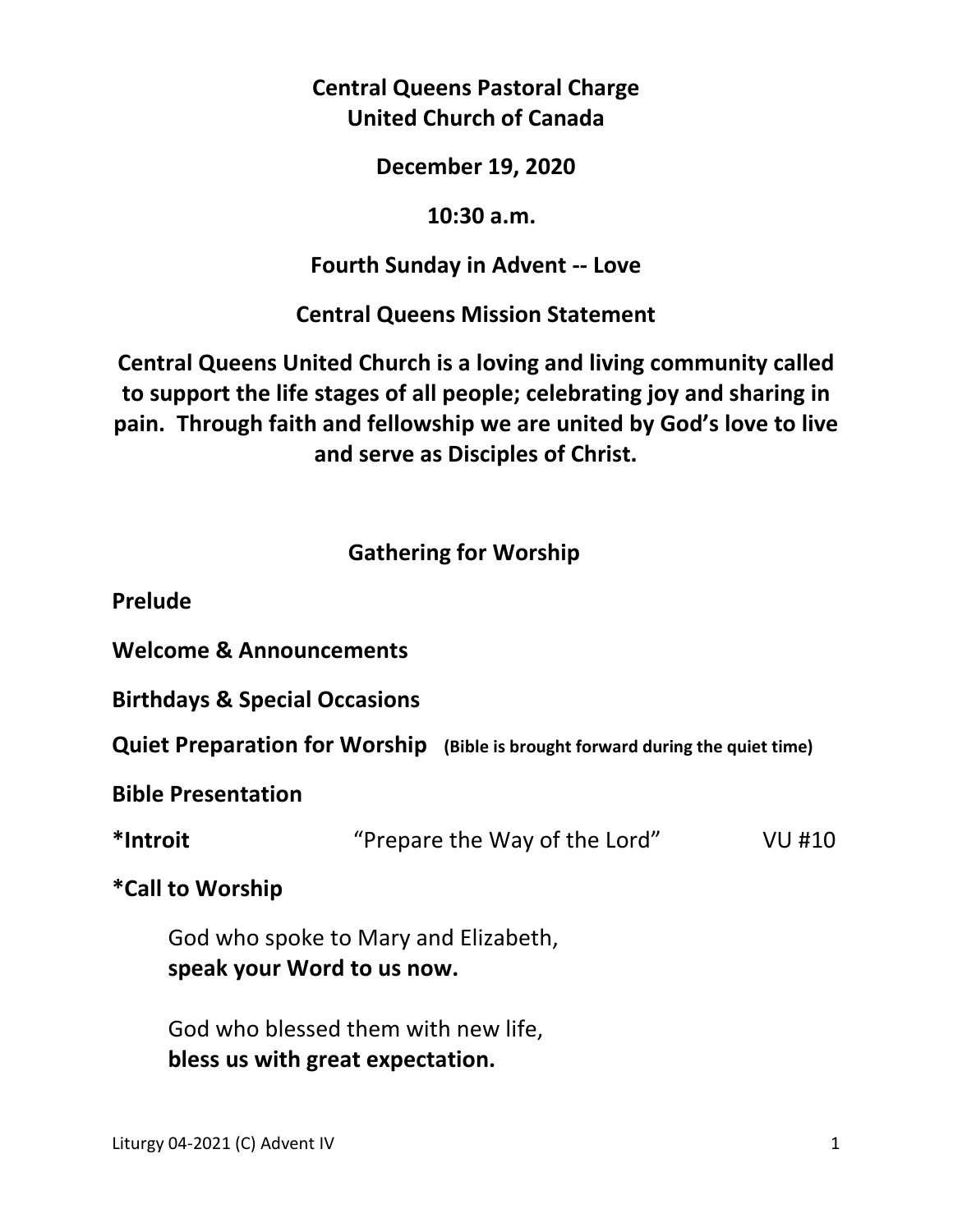God who gave them songs of praise to sing,  **receive our joyful praise.** 

 God who loves beyond all measure,  **we are here to worship you with hearts full of love.**

### **Advent Candle Lighting -- Love**

## **Music Video**

 Today we are lighting the fourth candle on our Advent wreath. We have almost finished our waiting. Jesus is going to be born soon! We talked about the wreath being a circle to remind us of God's unending love. We note, too, that it is covered in greenery to symbolize God's love for us that is always growing. The four candles are blue. We use blue to signify expectancy. Mary's robe is often coloured blue, and we think of Mary waiting to bear a child that she knew was special. The candle we light today is the candle of love. It is hard for us to imagine that God loves us no matter what. It is even harder to imagine that God is love.

# (*Candle is lit)*

 Today, let us turn inside to remember that love. Close your eyes, or focus on the candle…. Think of love; go to the place inside your body where you find love. Find love, enjoy it, rest in it, offer thanks for it. Take this time to be with the love that God offers. *(Moments of silence)* 

## **Jesus, help your light to shine in us as love.**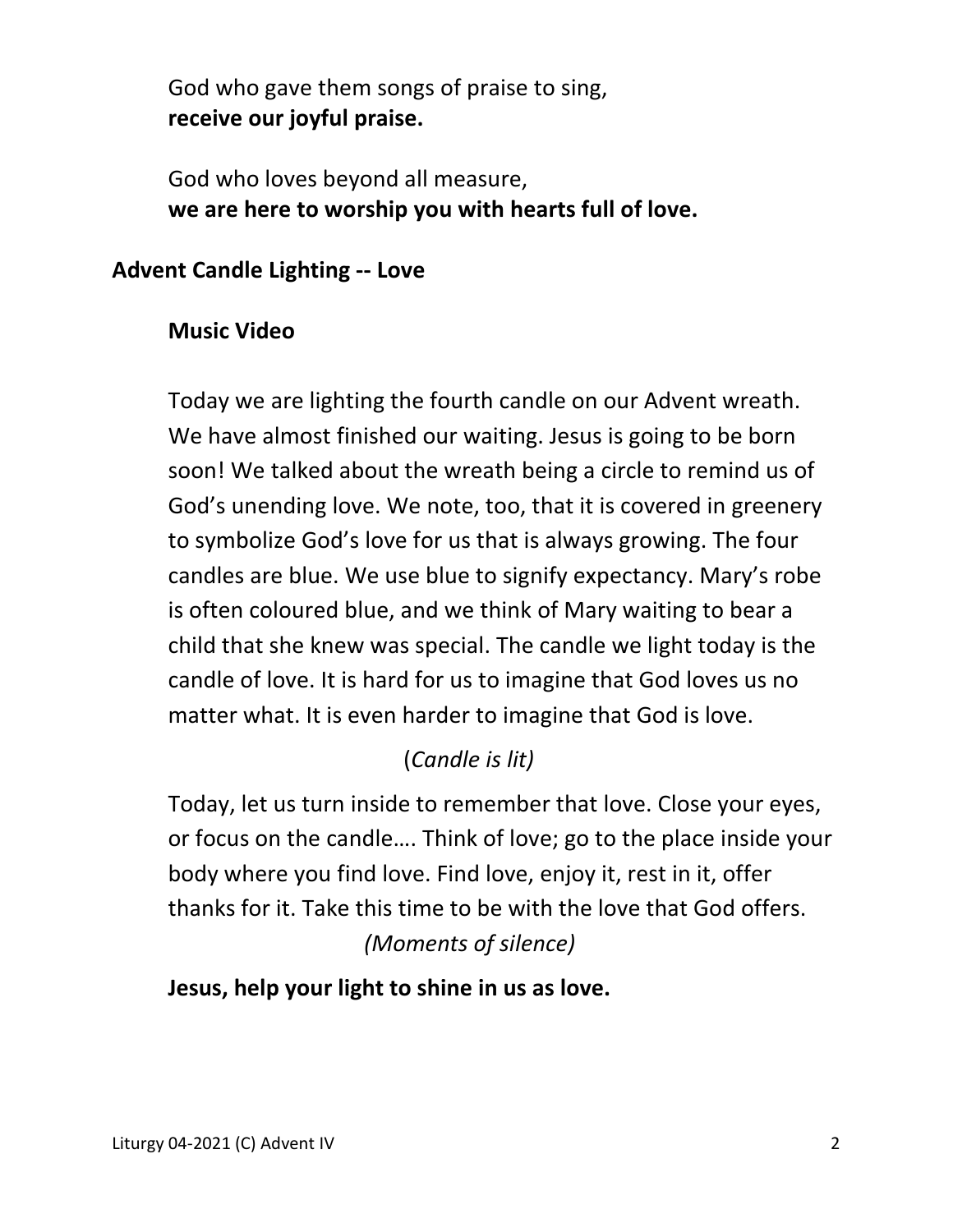#### **Prayer of Approach**

 We become a community where love and acceptance is lived.  **Let us now gather in God's community, for God has done great things with us.** 

God has looked with favour on us.

 **May we strive to be as generous as God. May our house be welcoming and open to all.** 

 God has lifted up the lowly and filled the hungry with good things.  **May we give our good things, our best things, back to God.** 

With Jesus, we share in the ancient prayer…

#### **Lord's Prayer**

**Our Father, who art in heaven, hallowed be thy name. Thy Kingdom come, thy will be done on earth, as it is in heaven. Give us this day our daily bread; and forgive us our trespasses, as we forgive those who trespass against us; and lead us not into temptation, but deliver us from evil. For thine is the kingdom, the power, and the glory, for ever and ever. Amen.** 

**Responsive Reading** Luke 1:47-55 VU # 898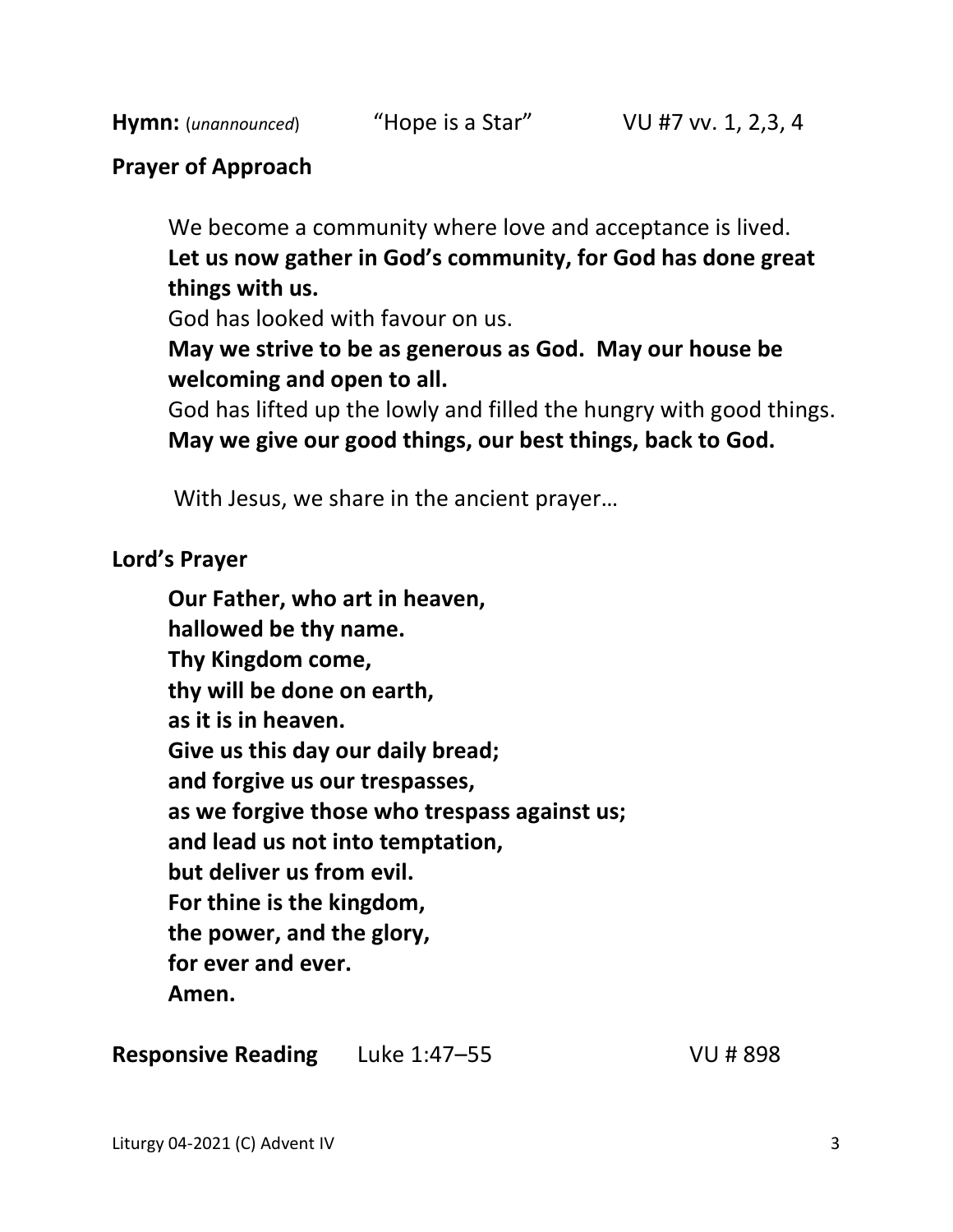**\*Hymn** "Once in Royal David's City" VU # 62vv. 1 & 2

### **All God's Children**

| *Hymn | "Once in Royal David's City" | VU#62 vv. 3 & 4 |
|-------|------------------------------|-----------------|
|       |                              |                 |

## **Call to Confession**

### **Prayer of Confession**

O God, restore us.

#### **Show us your true face and save us.**

We make enemies of the weak and poor

and leave them to fend for themselves.

You were poor.

### **Show us your true face and save us.**

As a country we have not kept up.

We are rightly mocked for our outlandish inequalities.

You knew how it was to be treated Less Than.

## **Show us your true face and save us.**

We are caught in a cycle, not understanding mercy.

Even our prayers are sometimes vengeful.

You taught us to pray.

#### **Show us your true face and save us.**

*written by Stephanie Dorsey* 

#### *Silence*

## **Assurance of God's Love**

Here is our hope and our challenge:

Christ is among us. Christ is imprisoned. Christ is hospitalized.

Christ is malnourished and inadequately clothed.

Christ is on Social Assistance. Christ is disabled. Christ is abused.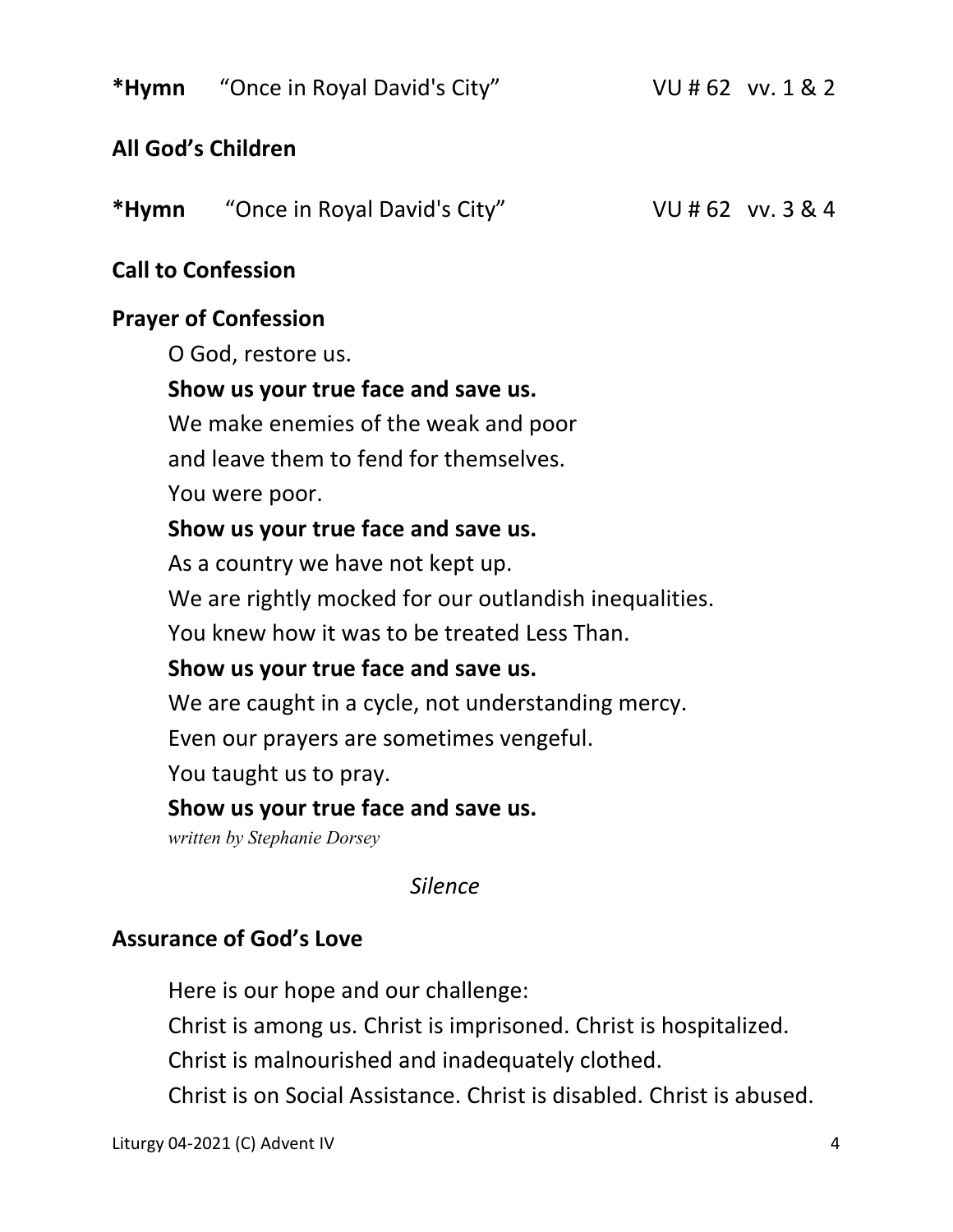Christ is a young, black man with a taillight out. Christ is transgender. Gay. Christ is playing with a toy gun. Christ cannot afford medicine. If we have courage to seek, we may yet find him. *written by Stephanie Dorsey* 

### **Presentation of Our Gifts**

#### **Offertory Invitation**

 We make our offering this day with hearts full of love, filled with the hope and joy this season brings. Give knowing God's love will spread far and wide through what we offer in Jesus' name.

| <b>Offertory</b> | "In the Bleak Midwinter" | VU #55 v. 4 |
|------------------|--------------------------|-------------|
|                  |                          |             |

**\*Presentation of Offering** 

**\*Offertory Prayer** 

 **Emmanuel: God with us… God, take these gifts and with us create a new world: Where we allow the "them" to become the "us", the "those" to become the "us", the "really?" to become the "really us!" We are one body and always must be. Amen.**  *written by Stephanie Dorsey*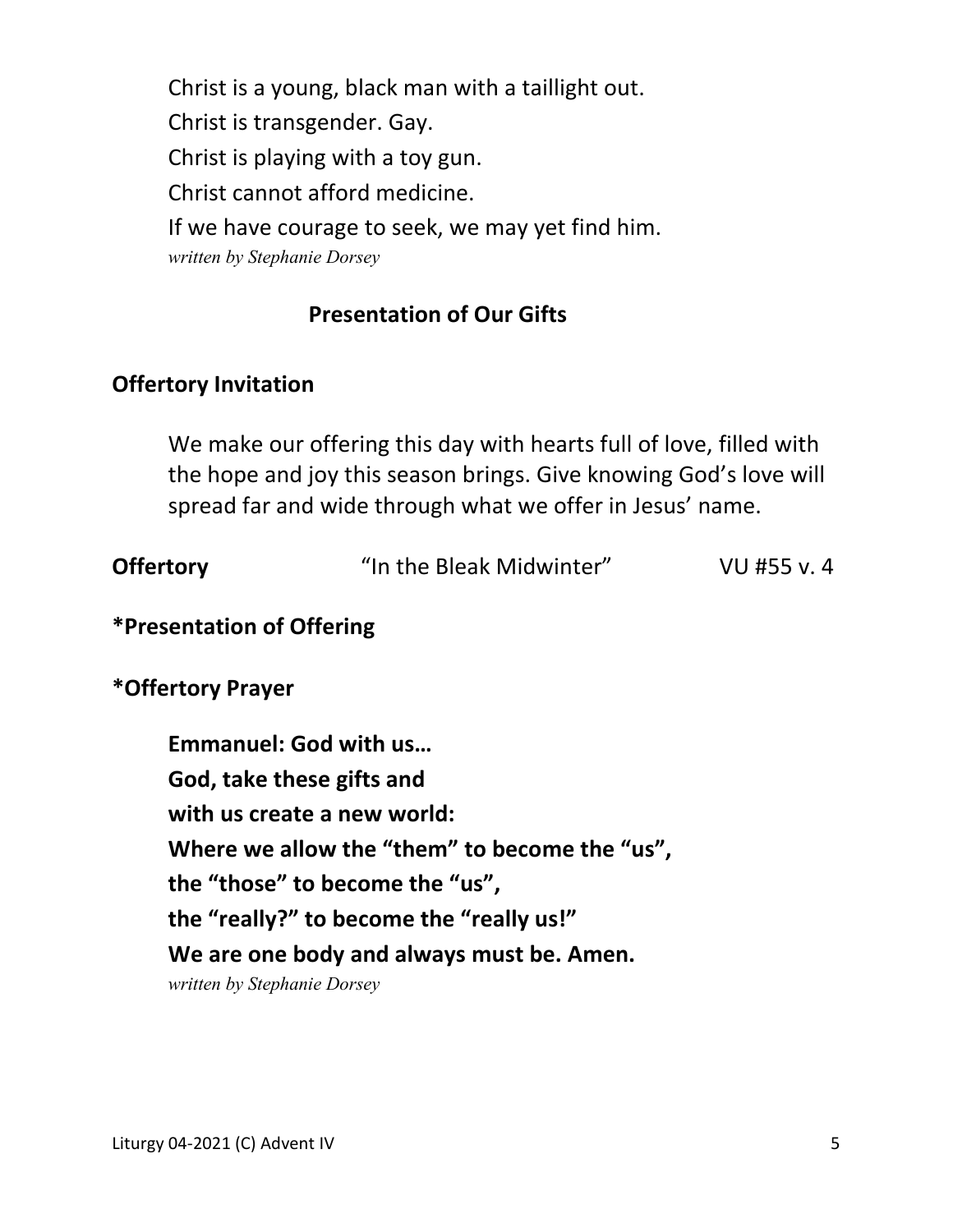## **Sacred Readings**

#### **Micah 5:2–5***a*

But you, O Bethlehem of Ephrathah, who are one of the little clans of Judah, from you shall come forth for me one who is to rule in Israel, whose origin is from of old, from ancient days. Therefore he shall give them up until the time when she who is in labour has brought forth; then the rest of his kindred shall return to the people of Israel. And he shall stand and feed his flock in the strength of the LORD, in the majesty of the name of the LORD his God. And they shall live secure, for now he shall be great to the ends of the earth; and he shall be the one of peace.

If the Assyrians come into our land and tread upon our soil, we will raise against them seven shepherds and eight installed as rulers.

#### **Luke 1:39–45, (46–55)**

In those days Mary set out and went with haste to a Judean town in the hill country, where she entered the house of Zechariah and greeted Elizabeth. When Elizabeth heard Mary's greeting, the child leaped in her womb. And Elizabeth was filled with the Holy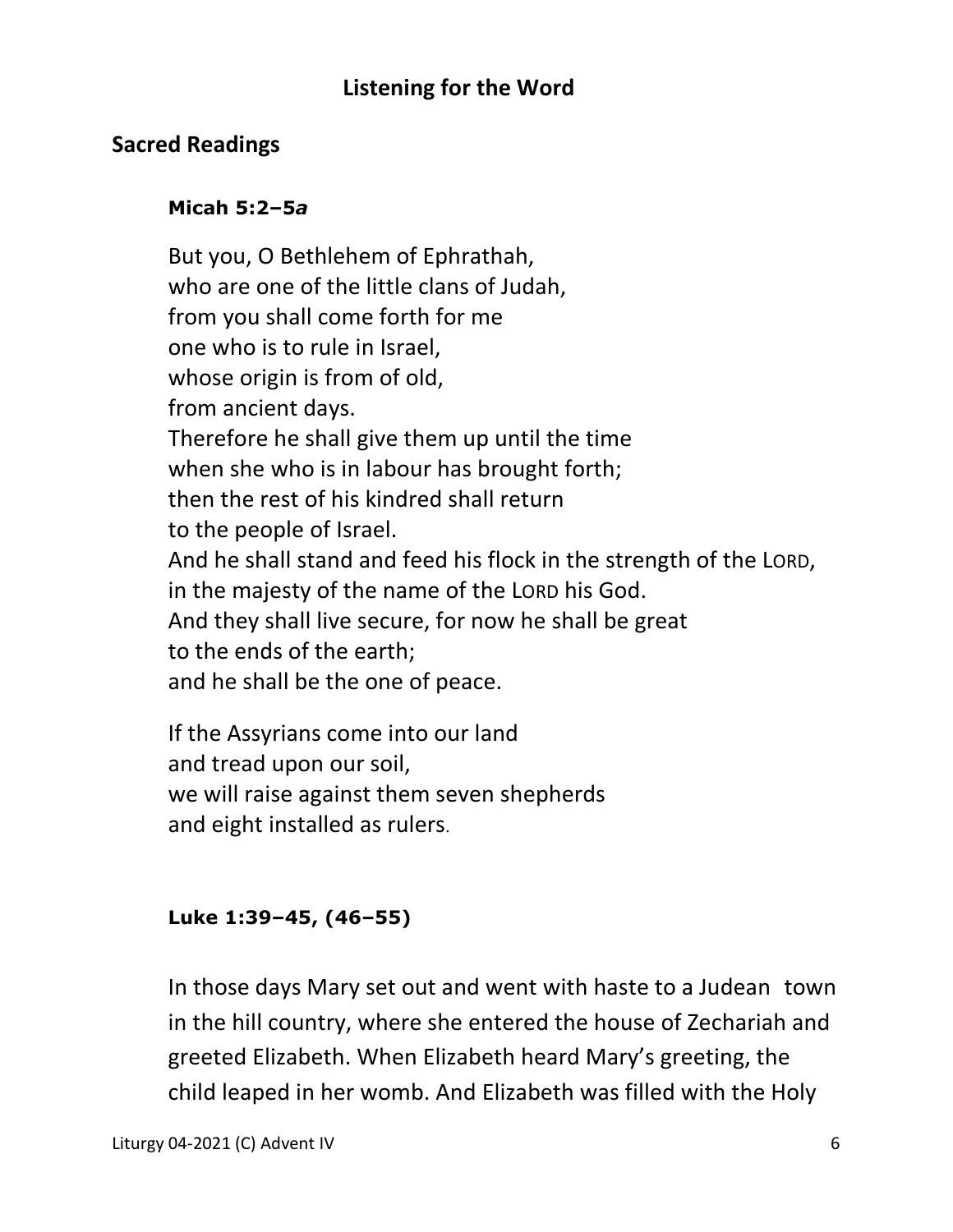Spirit and exclaimed with a loud cry, "Blessed are you among women, and blessed is the fruit of your womb. And why has this happened to me, that the mother of my Lord comes to me? For as soon as I heard the sound of your greeting, the child in my womb leaped for joy. And blessed is she who believed that there would be a fulfillment of what was spoken to her by the Lord."

And Mary said,

 "My soul magnifies the Lord, and my spirit rejoices in God my Saviour, for he has looked with favor on the lowliness of his servant. Surely, from now on all generations will call me blessed; for the Mighty One has done great things for me, and holy is his name. His mercy is for those who fear him from generation to generation. He has shown strength with his arm; he has scattered the proud in the thoughts of their hearts. He has brought down the powerful from their thrones, and lifted up the lowly; he has filled the hungry with good things, and sent the rich away empty. He has helped his servant Israel, in remembrance of his mercy, according to the promise he made to our ancestors, to Abraham and to his descendants forever."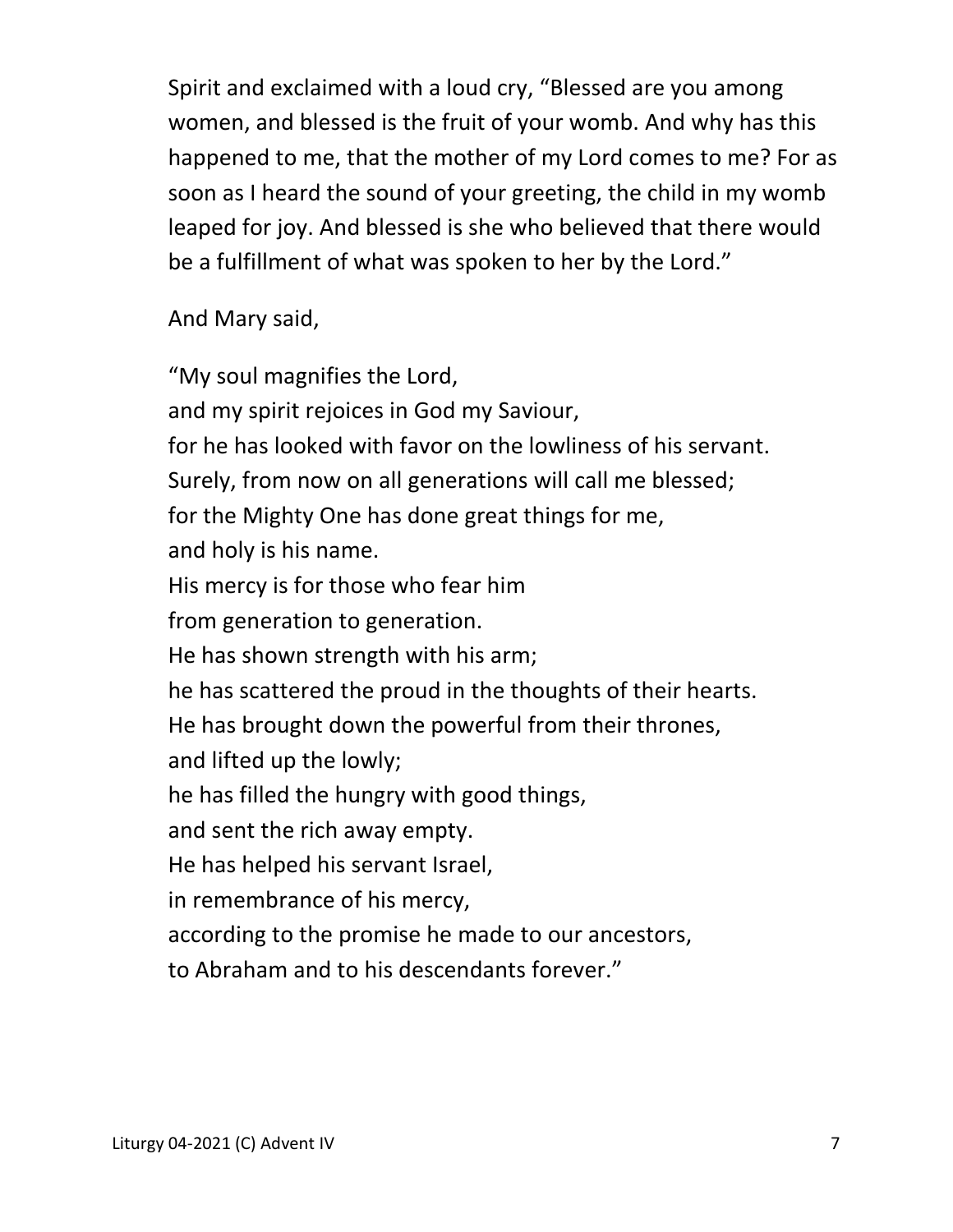## **Anthem**

## **Sermon**

## **Reflective Music**

## **Prayers of Thanksgiving and Intercession**

God of Zechariah and Elizabeth and John,

God of Mary and Joseph and Jesus,

throughout all generations you have been faithful to us.

 You have given new life to the world through daughters and sons, through grandchildren and great grandchildren,

 who took up the promises you made to their fathers and mothers and followed your way in the world.

In this time and in the time to come,

 raise up a new generation who will live out the new life you promise in Christ Jesus,

with us and with your church in every neighbourhood and nation.

God of Our Hearts and Our Hopes,

 **May your new possibilities be born in us this day.** 

 Thank you, O God, for all the faithful saints we have known in our lives.

 Their trust in you gives us hope whenever our own faith wavers. May we be faithful in this generation as others have been before us,

 so that our ministry and mission in Jesus' name will be renewed, engaging the world in refreshing, respectful ways.

God of Our Hearts and Our Hopes,

 **May your new possibilities be born in us this day.** 

 We pray today for those struggling with loss and discouragement this season: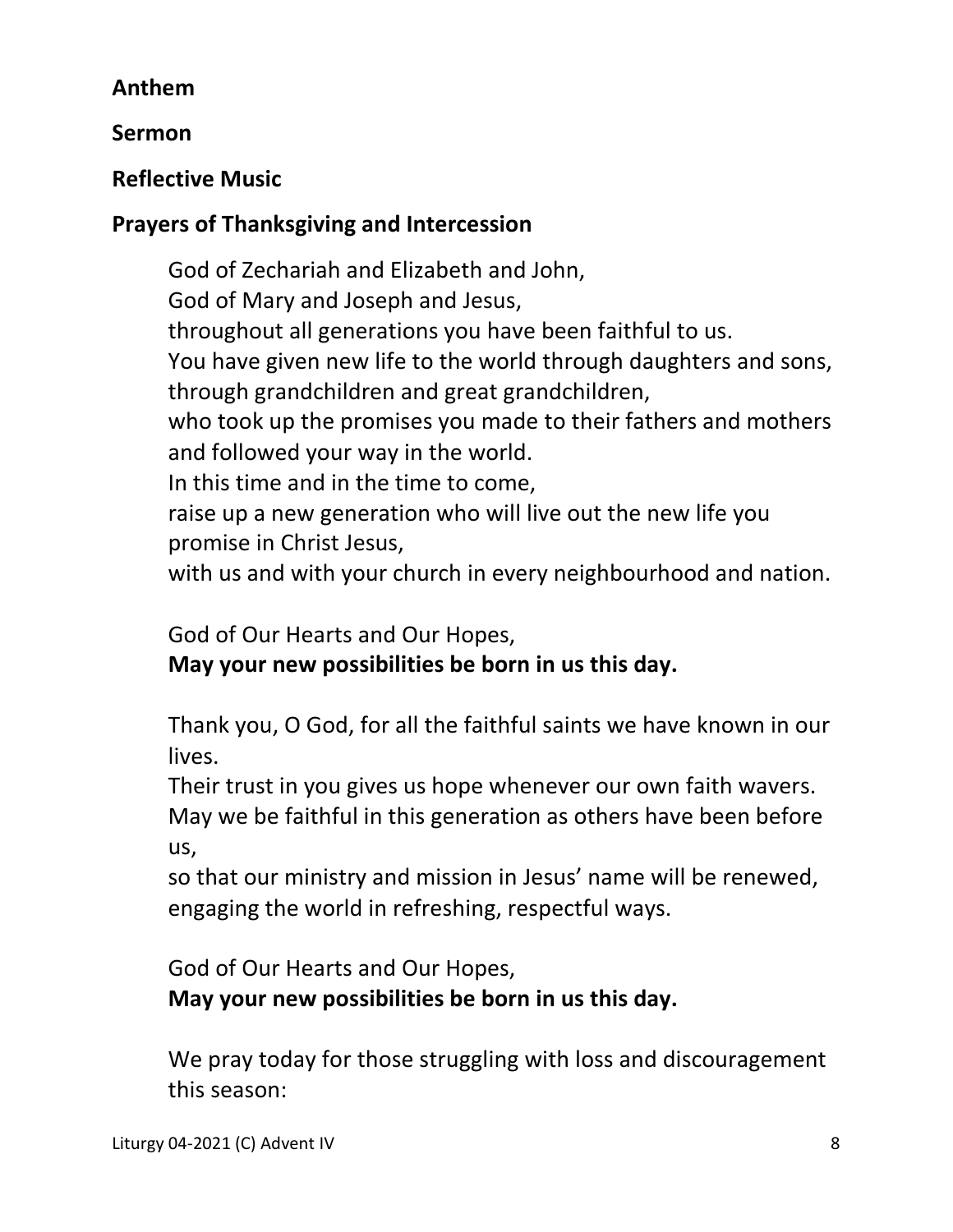for those who have lost someone dear; for those who cannot find meaningful work; and all for whom challenge and change make the future uncertain.

### *Time of silence*

Embrace them with your compassion and strength to persevere.

God of Our Hearts and Our Hopes,

 **May your new possibilities be born in us this day.** 

We pray for those for whom sickness and death

obscure your promise of health;

 and for those who have given up on themselves and on the goodness of others.

 We remember those who face conflict in their homes or their homelands,

who wonder or fear what tomorrow may bring.

 We pray for the creation that has suffered from fire, storm, floods and earthquake this year,

and for the lives disrupted by drought and despair.

(Time of silence)

Embrace all who suffer with your comfort and courage.

God of our hearts and our hopes,

 **May your new possibilities be born in us this day.** 

God of All Life and Each Life,

 As a challenging year comes to a close, and a new year beckons, come to us and be with us once more as we celebrate Christ's birth.

 With the tenderness of your Spirit, lighten our burdens, and show us new possibilities for our own lives